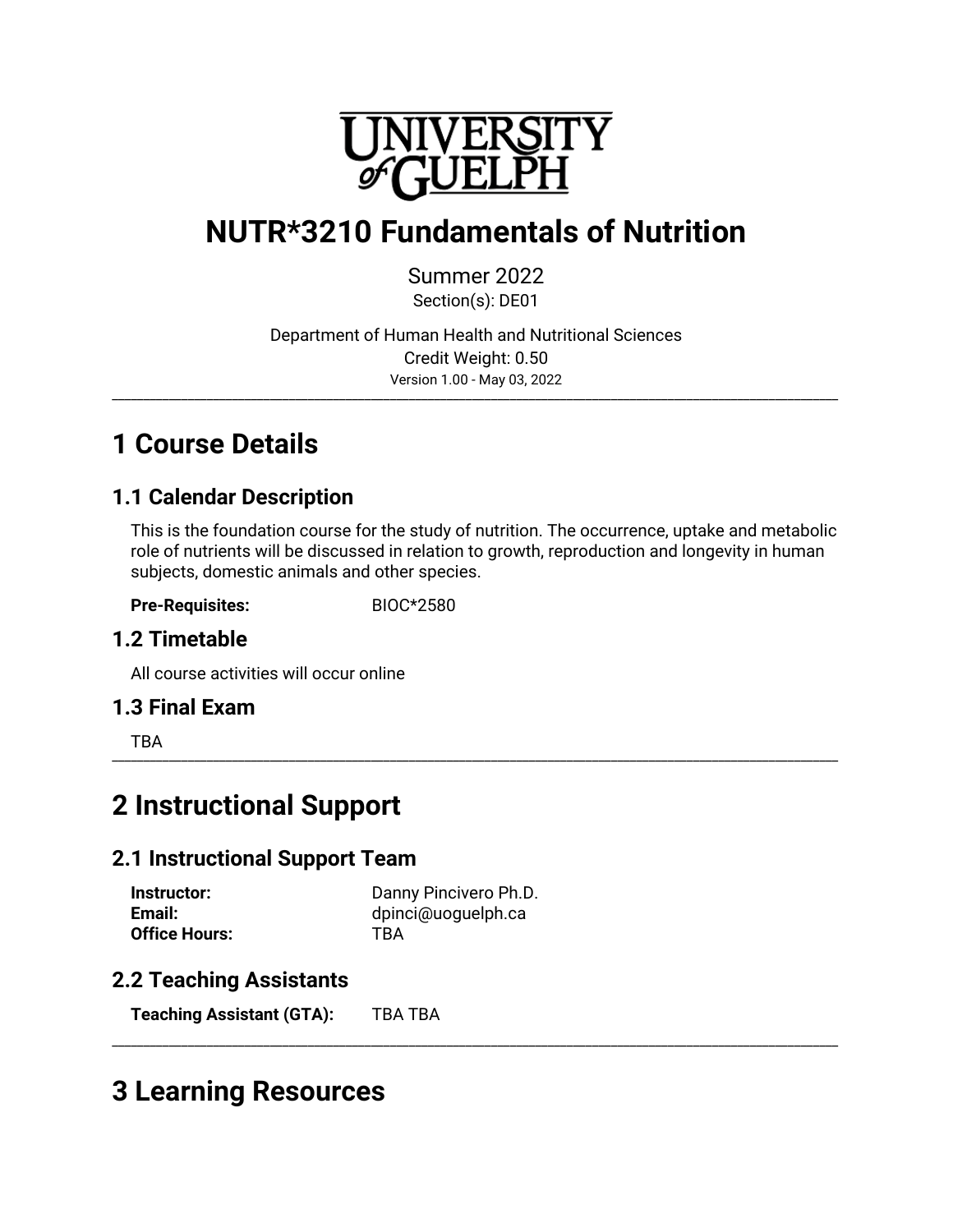## **3.1 Required Resources**

#### **Courselink (Website)**

CourseLink (powered by D2L's Brightspace) is the course website and will act as your classroom. It is recommended that you log in to your course website every day to check for announcements, access course materials, and review the weekly schedule and assignment requirements. https://courselink.uoguelph.ca/shared/login/login.html

#### **Ares (Readings)**

For this course, you will be required to access course reserve materials through the University of Guelph McLaughlin Library. To access these items, select Ares on the navbar in CourseLink. Note that you will need your Central Login ID and password in order to access items on reserve.For further instructions on accessing reserve resources, visitHow to Get Course Reserve Materials.

\_\_\_\_\_\_\_\_\_\_\_\_\_\_\_\_\_\_\_\_\_\_\_\_\_\_\_\_\_\_\_\_\_\_\_\_\_\_\_\_\_\_\_\_\_\_\_\_\_\_\_\_\_\_\_\_\_\_\_\_\_\_\_\_\_\_\_\_\_\_\_\_\_\_\_\_\_\_\_\_\_\_\_\_\_\_\_\_\_\_\_\_\_\_\_\_\_\_\_\_\_\_\_\_\_\_\_\_\_\_\_\_\_\_\_

# **4 Learning Outcomes**

In this course, you will be exploring the foundations, or building blocks, of nutrition. You will have the opportunity to explore how macronutrients (carbohydrates, lipids, and proteins) and micronutrients (vitamins and minerals) are involved in a diverse array of biological roles, particularly in humans. By the end of this course, you will have developed a strong understanding how what we eat truly determines (or at least influences) what we are. We hope this course will encourage your interest in one of the most important determinants of health and disease. In the words of Hippocrates, "Let food be thy medicine and medicine be thy food."

### **4.1 Course Learning Outcomes**

By the end of this course, you should be able to:

- 1. Identify and describe the compounds and elements of nutritional importance, primarily to human beings, as related to digestion, absorption, metabolism, and physiological processes
- 2. Discuss relevant nutritional methodologies, including proximate analysis, digestibility, determination of protein quality and nitrogen balance, basal metabolic rate and calorimetry
- 3. Apply the scientific method to the critical evaluation and management of nutritional information from a variety of sources
- Formulate critical solutions to nutrition-related problems that are accurate, clear, and 4. audience-appropriate

\_\_\_\_\_\_\_\_\_\_\_\_\_\_\_\_\_\_\_\_\_\_\_\_\_\_\_\_\_\_\_\_\_\_\_\_\_\_\_\_\_\_\_\_\_\_\_\_\_\_\_\_\_\_\_\_\_\_\_\_\_\_\_\_\_\_\_\_\_\_\_\_\_\_\_\_\_\_\_\_\_\_\_\_\_\_\_\_\_\_\_\_\_\_\_\_\_\_\_\_\_\_\_\_\_\_\_\_\_\_\_\_\_\_\_

5. Improve scientific literacy through the exploration of nutrition-related case studies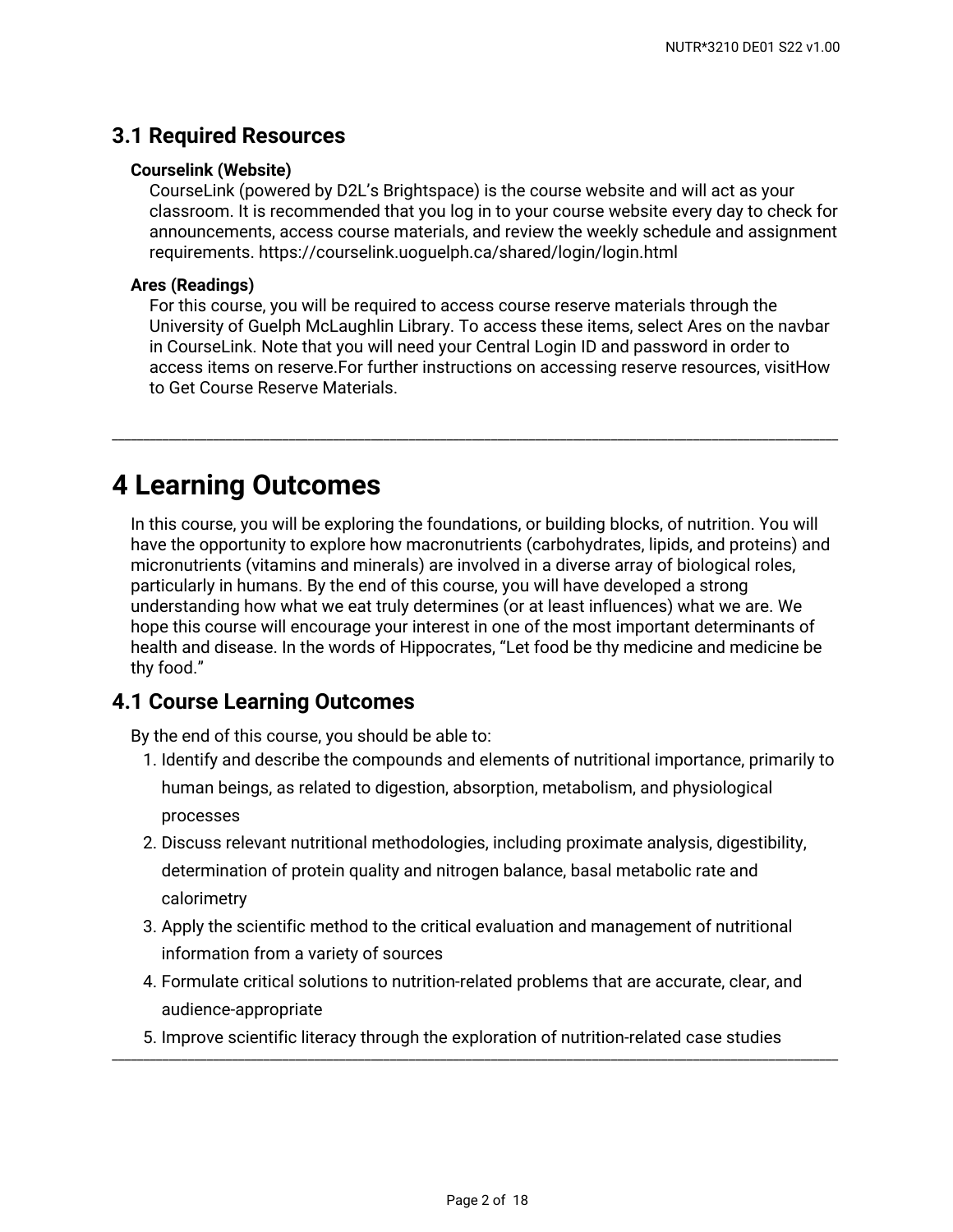# **5 Teaching and Learning Activities**

#### **Course Structure**:

This course examines the foundations of nutrition. Topics examined in this course include: food composition, digestive systems, energy, metabolism, macronutrients, and micronutrients.

This course consists of 12 units:

- Unit 01: Introduction
- Unit 02: Food/Feed Composition Analysis & Digestive Systems
- Unit 03: Energy
- Unit 04: Review of Intermediary Metabolism
- Unit 05: Carbohydrate Digestion, Metabolism, and Impact on Health
- Unit 06: Lipid Classification, Digestion, Metabolism, and Impact on Health
- Unit 07: Protein Classification, Digestion, Metabolism, and Impact on Health
- Unit 08: Metabolic Integration
- Unit 09: Micronutrients I
- Unit 10: Micronutrients II
- Unit 11: Micronutrients III
- Unit 12: Micronutrients IV

Unit 01 will introduce you to the history of nutritional sciences, the major nutrient classes, and nutrient intake recommendations. Unit 02 will describe how food (or animal feed) is analyzed and digested. Unit 03 will explain the energy content of food, and how this can be measured. Unit 04 will provide a review of intermediary metabolism, in which nutritional compounds are converted to cellular material. Units 05, 06, and 07 will describe the three macronutrients, carbohydrates, lipids, and proteins respectively, and how each is digested, metabolized, and impacts health. Unit 08 will integrate all of the macronutrients and look at how metabolism changes under different physiological conditions. Units 09 through 12 will explore vitamins and minerals that impact health,and will consider these according to physiological functions including binding to type II steroid hormone receptors, and functioning as antioxidants or enzyme cofactors.

#### **What to Expect for Each Unit**:

There is no assigned textbook for this course. Instead, the following learning resources are provided:

• Online course notes: The online material for each unit is extremely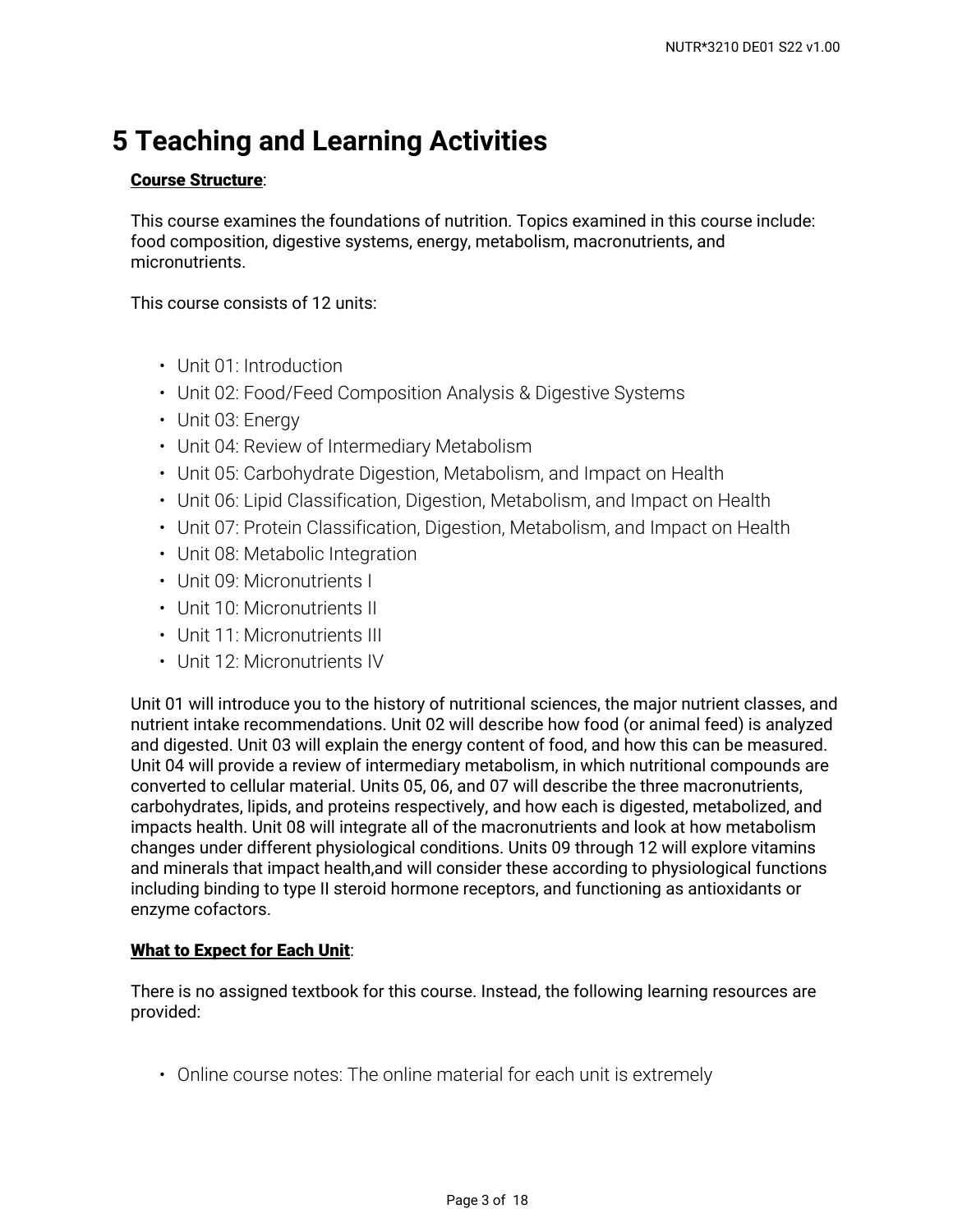comprehensive and provides the primary resource for learning. It is essential that you carefully review the online material for each unit every week.

- Case studies: Units 04 and 07 have associated case studies that are also accompanied by several questions and solutions. The primary purpose of the case studies is to serve as a model for the case study assignment, which you will begin in Week 9. Please note that you will not be tested on the content related to the clinical conditions presented in the two cases (glycogen storage disease in case study Unit 04, and urea cycle defect in case study Unit 07).
- Videos: Units 09, 10, and 11 include videos that describe complex topics presented in the online material, and should be watched at the appropriate point in the unit.
- Supplementary Readings: A series of supplementary readings taken from Nutrition Action, a popular nutrition magazine, are included for each unit. Nutrition Action includes articles on current topics in nutrition that are derived from academic publications and expert contributors. These readings are voluntary, and you will not be examined on their content. You can access these through Ares.

You should begin every unit by reading the unit outcomes. The outcomes will help guide your efforts as you work your way through the unit. Next, read through the online materials. Reading the online materials should comprise the primary learning activity for each unit.

The final activity for Units 04 and 07 should be the case study. Read through the case study and questions and solutions provided; these materials will later be used as models for the case study assignment to be submitted in Week 12.

One recurring feature in the online course notes will be the "Did You Know" boxes. They present interesting facts related to the unit topics. The information presented there is equally important to the other content presented in the notes.

## **5.1 Week One**

#### Readings:

Course Website: Unit 01

Ares What's the catch? Why the latest study is rarely the final answer? Non-trivial pursuit. Using case studies to teach science

#### Activities:

Familiarize yourself with the course website by selecting Start Here on the navbar.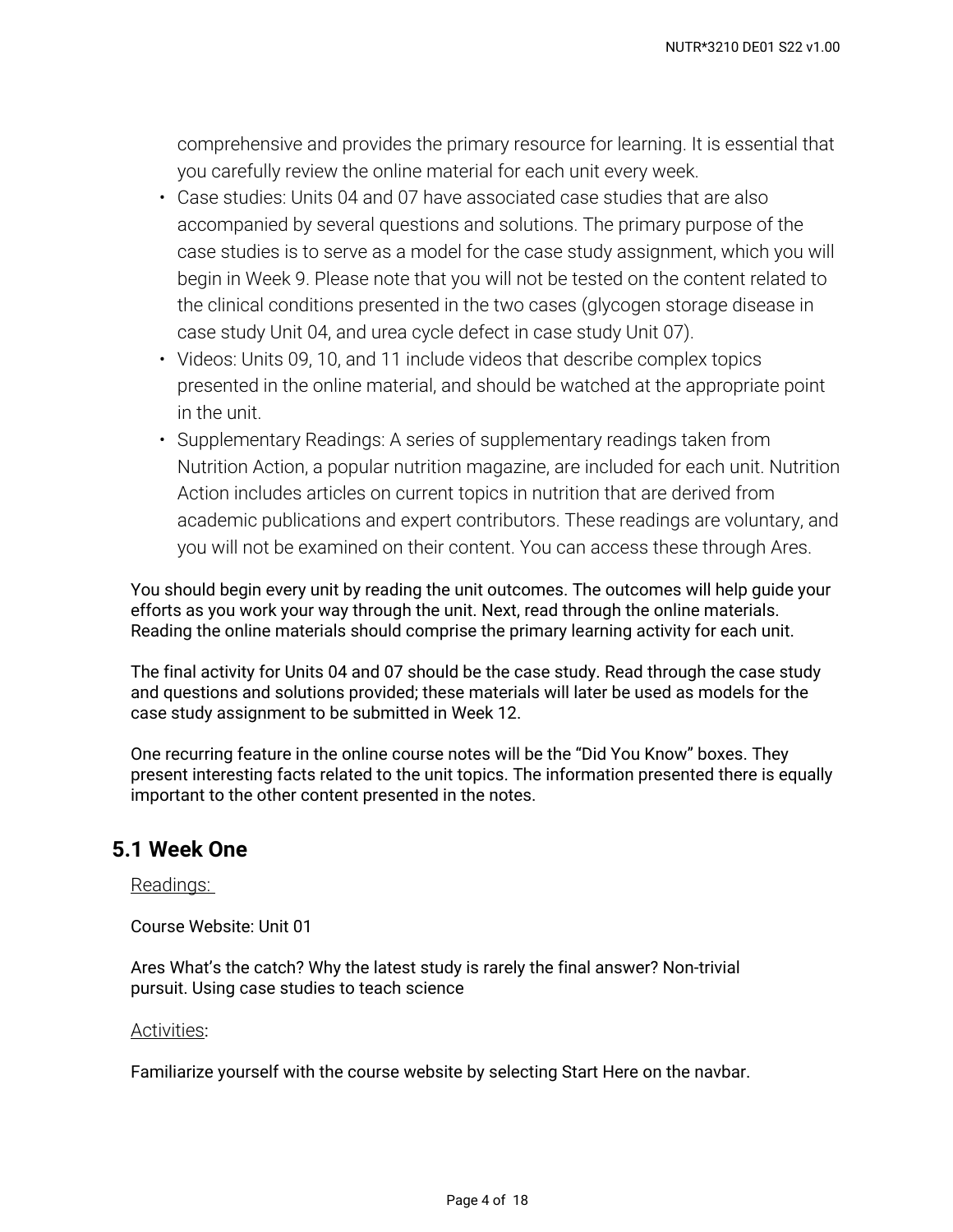Review Outline and Assessments on the course website to learn about course expectations, assessments, and due dates.

Confirm your access to the course reserve materials by selecting Ares on the navbar.

Review Unit 01 online course notes and videos (You can access videos by selecting the Supplementary Materials link in the navbar)

Complete the Practice Test using Respondus through the Quizzes tool

#### **Assessments**

Participate in the Introductions Discussion (ALL students)

Participate in the Unit 01 Discussion (Students with last names A-M)

## **5.2 Week Two**

Readings:

Course website: Unit 02

Ares: Gut myths: Clearing up confusion in the GI tract

Activities:

Review Unit 02 online course notes and videos

Assessments:

Participate in the Unit 02 Discussion (Students with last names N-Z)

### **5.3 Week Three**

Readings:

Course website: Unit 03

Ares: Label Makeover

Activities:

Review Unit 03 online course notes and videos

Assessments: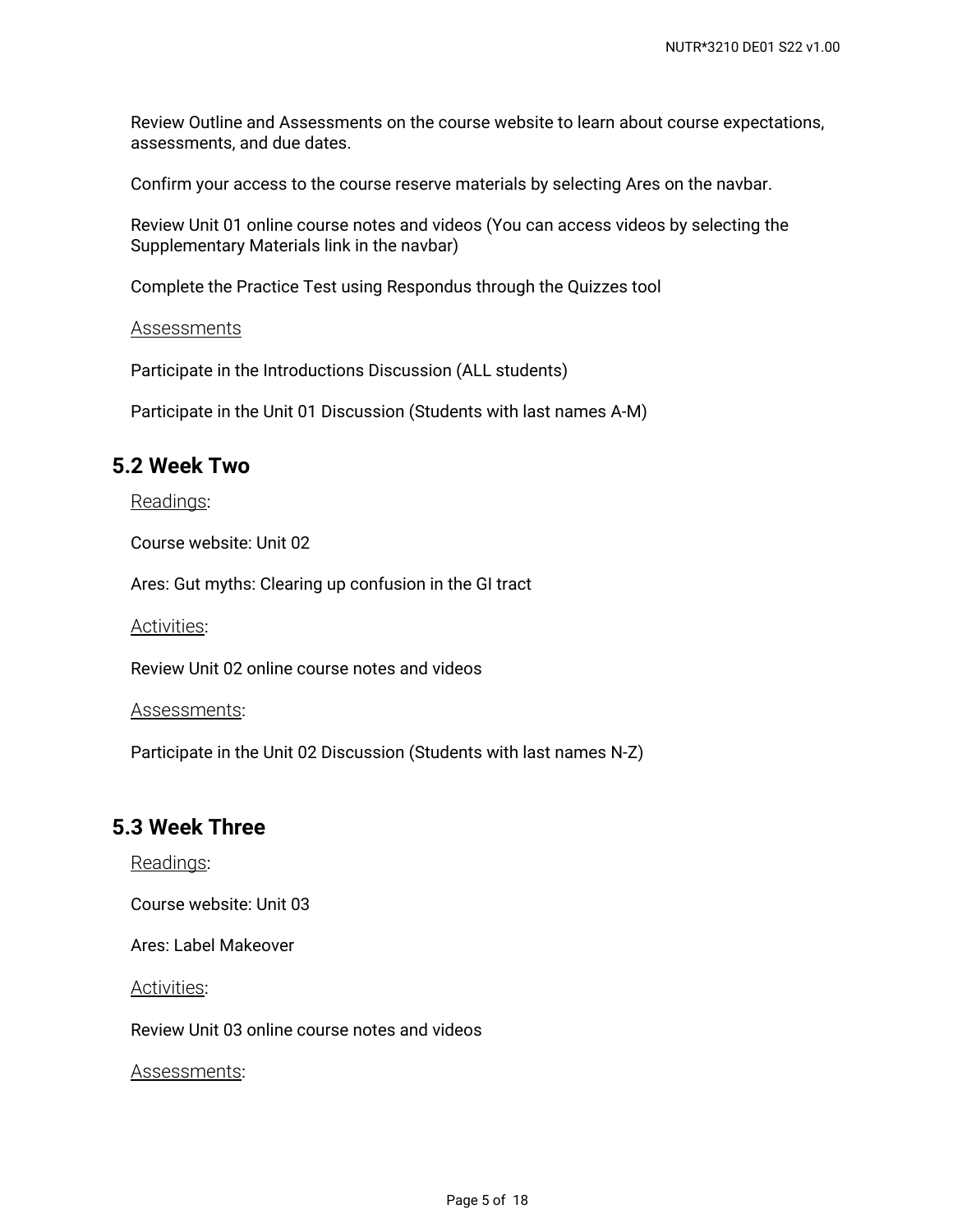Participate in the Unit 03 Discussion (Students with last names A-M)

Take Quiz #1

### **5.4 Week Four**

Readings:

Course website: Unit 04

Ares: The Changing Canadian Diet

Activities:

Review Unit 04 online course notes and videos

Review Unit 04 Case Study: Glycogen Case – Baby Chloe

Assessments:

Participate in the Unit 04 Discussion (Students with last names N-Z)

### **5.5 Week Five**

Readings:

Course website: Unit 05

Ares: Carb loading: Do you overdo refined grains?

Activities:

Review Unit 05 online course notes and videos

Assessments:

Participate in the Unit 05 Discussion (Students with last names A-M)

## **5.6 Week Six**

Readings:

Course website: Unit 06

Ares: Fat under fire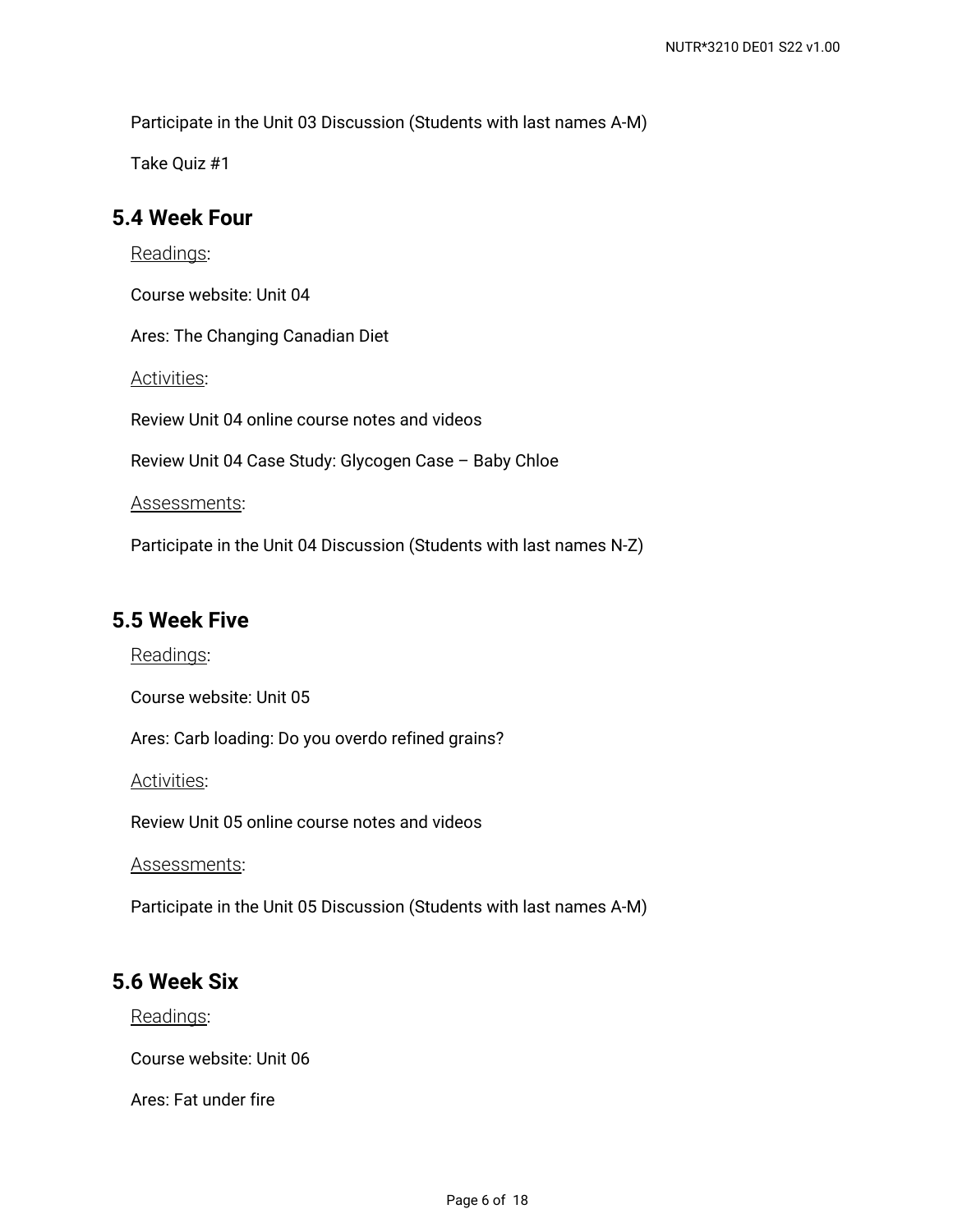#### Activities:

Review Unit 06 online course notes and videos

Take Practice Test using Respondus LockDown Browser and Monitor (if you haven't taken before)

#### Assessments:

Participate in the Unit 06 Discussion (Students with last names N-Z)

Take Online Midterm Exam using Respondus LockDown Browser and Monitor

#### **5.7 Week Seven**

Readings:

Course website: Unit 07

Ares: Protein: Is more better?

Activities:

Review Unit 07 online course notes and videos

Review Unit 07 Case Study: Protein Case – Timothy

Assessments:

Participate in the Unit 07 Discussion (Students with last names A-M)

# **5.8 Week Eight**

Readings:

Course website: Unit 08

Ares: Glimmers of Light – New Clues to Weight Gain and Loss

Activities:

Review Unit 08 online course notes and videos

Assessments: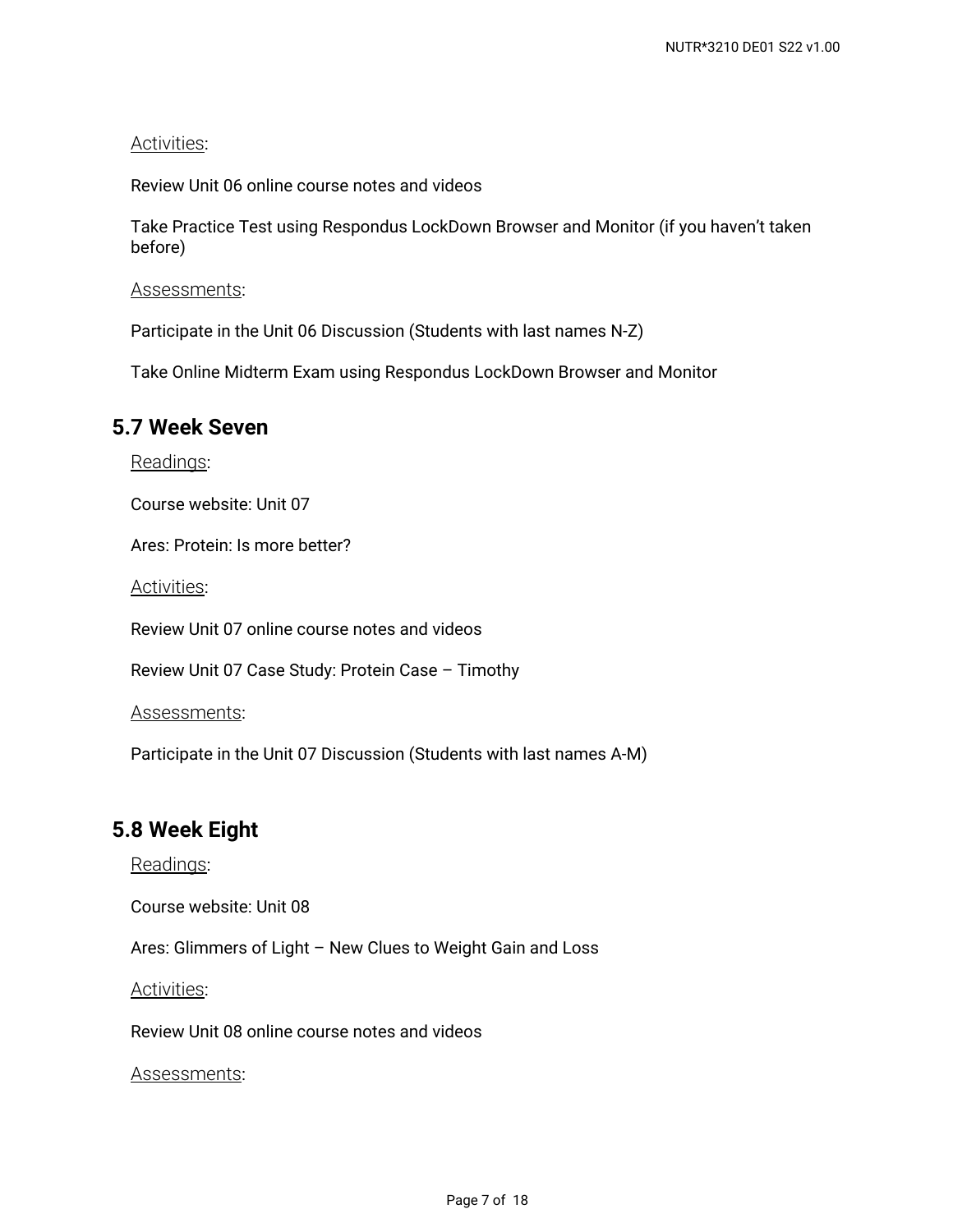Participate in the Unit 08 Discussion (Students with last names N-Z)

Begin work on Group Case Study Assignment Submit Group Contract (via Dropbox)

## **5.9 Week Nine**

Readings:

Course website: Unit 09

Ares: Breaking bad

Activities:

Review the description of micronutrients in Unit 01 prior to starting Unit 09

Review Unit 09 online course notes and videos

Assessments:

Participate in the Unit 09 Discussion (Students with last names A-M)

Continue working on Group Case Study Assignment

Take Quiz #2

### **5.10 Week Ten**

Readings:

Course website: Unit 10

Ares: Antioxidants (Mostly) Disappoint

Does taking vitamin C protect you from colds?

Activities:

Review Unit 10 online course notes and videos

Assessments:

Participate in the Unit 10 Discussion (Students with last names N-Z)

Continue working on Group Case Study Assignment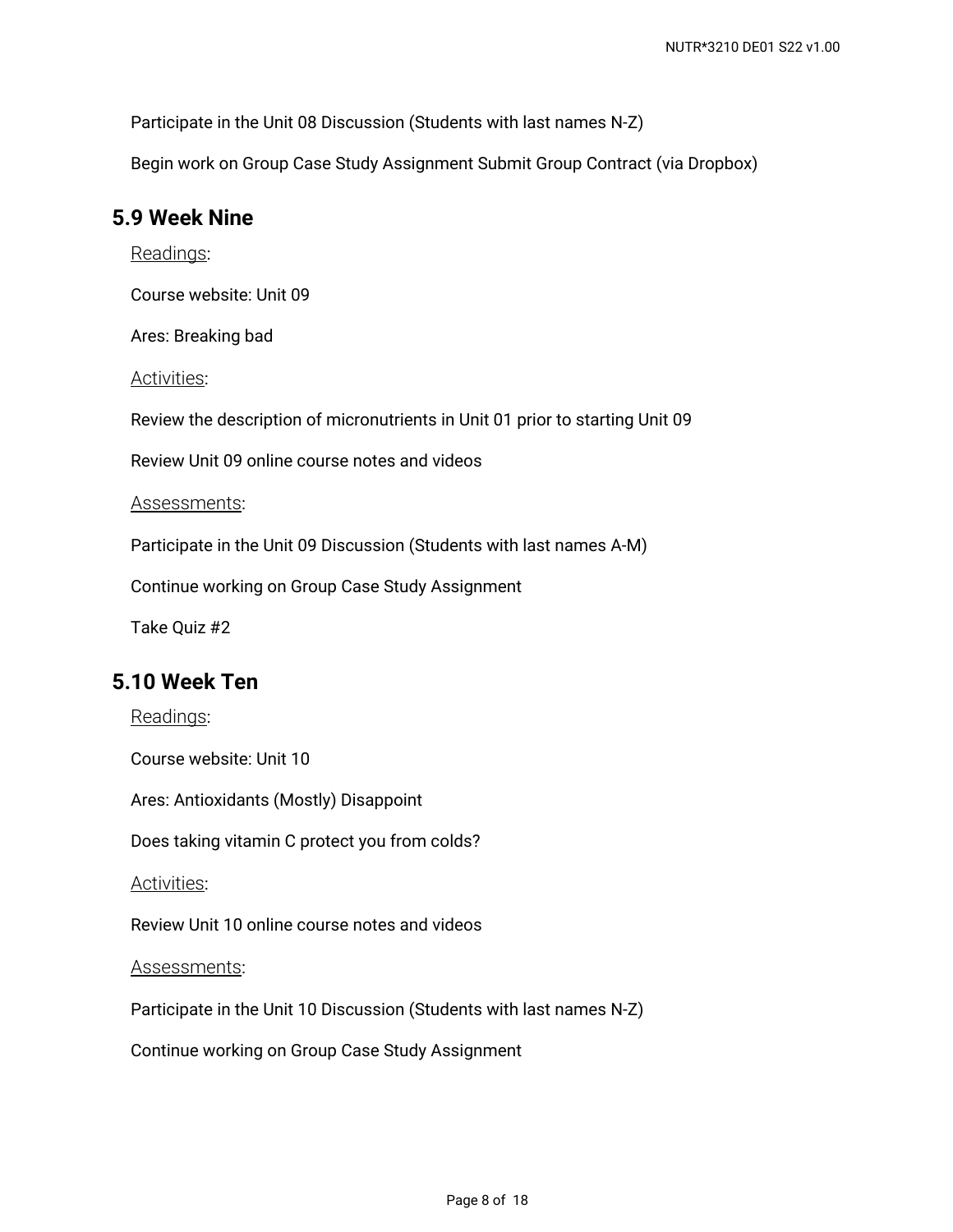#### **5.11 Week Eleven**

Readings:

Course website: Unit 11

Ares: The need for B12 as we get older Is the folic acid in vitamins too much for you?

Activities:

Review Unit 11 online course notes and videos

Assessments:

Participate in the Unit 11 Discussion (Students with last names A-M)

Submit Group Case Study Assignment

## **5.12 Week Twelve**

Readings:

Course website: Unit 12

Ares: Iron and diabetes

Activities:

Review Unit 12 online course notes and videos

Assessments:

Participate in the Unit 12 Discussion (Students with last names N-Z)

Submit Peer Evaluation via PEAR tool (Group Case Study Assignment)

# **6 Assessments**

### **6.1 Assessment Details**

**Quizzes (10%)**

**Date:** Weeks 3 and 9, Quizzes Tool on Courselink **Learning Outcome:** 1, 2, 3, 4

\_\_\_\_\_\_\_\_\_\_\_\_\_\_\_\_\_\_\_\_\_\_\_\_\_\_\_\_\_\_\_\_\_\_\_\_\_\_\_\_\_\_\_\_\_\_\_\_\_\_\_\_\_\_\_\_\_\_\_\_\_\_\_\_\_\_\_\_\_\_\_\_\_\_\_\_\_\_\_\_\_\_\_\_\_\_\_\_\_\_\_\_\_\_\_\_\_\_\_\_\_\_\_\_\_\_\_\_\_\_\_\_\_\_\_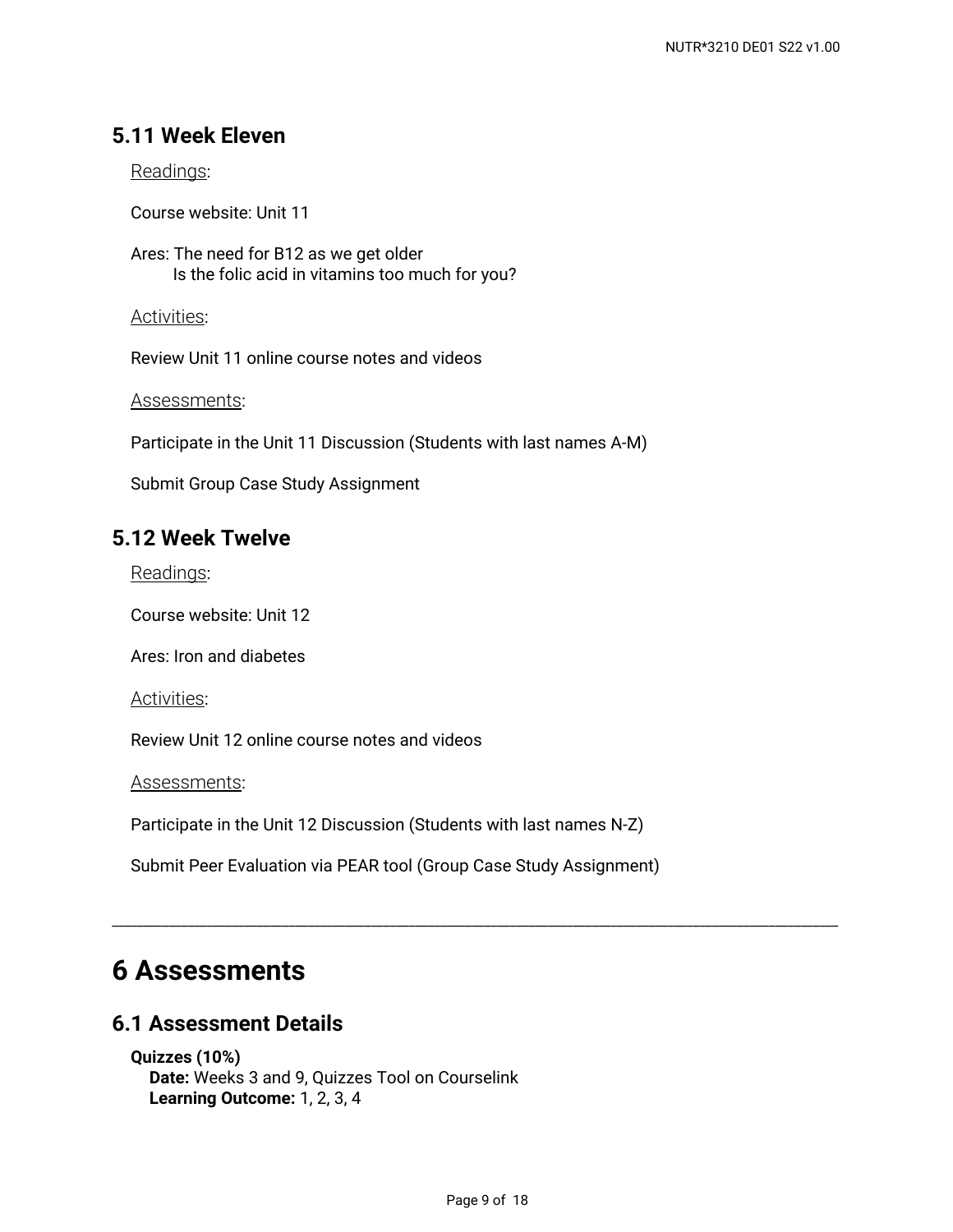There will be two (2) multiple-choice quizzes throughout the course. Each quiz will consist of 20 multiple-choice questions that are focused on the content of the unit readings. Each quiz is worth 5% of your final course grade. The questions themselves will require you to have a firm understanding of the concepts and their application. In total, the quizzes will account for 10% of your final grade.

The content of the quizzes will be as follows:

Quiz 1: Units 01, 02, and 03

Quiz 2: Units 06, 07, and 08

You will only have one attempt for each quiz and this one attempt will be automatically timed by the CourseLink system. You will have 30 minutes to complete the quiz. The quizzes will open at 12:00 am ET on Friday and close at 11:59 pm ET on Sunday of the week when the quiz is assigned.

You can access the quizzes by selecting Quizzes from the Tools dropdown menu. The quizzes will require the use of Respondus Lockdown Browser and Monitor.

#### **Discussion Assignment (5%)**

**Date:** Throughout the Semester, Discussion Tool on Courselink **Learning Outcome:** 1, 2, 3, 4, 5 The purpose of this assignment is to encourage you to engage in discussion with your peers and instructor on the topics covered in class.

You are required to post in six units (either and original post or a reply), so in total, you will make six posts which will be distributed across the 12 units of the course. If your last name starts with the letter A through M, you are expected to make a post in the Discussion forum for Units 1, 3, 5, 7, 9, and 11. If your name starts with the letter N through Z, you are expected to make a post in the Discussion forum for Units 2, 4, 6, 8, 10 and 12.

Each post should be a minimum of 75 words and should contribute to the discussion in a meaningful way. For example, original postings should encourage critical discussion or problem-solving, or attempt to clarify a misconception related to the unit content, while replies should present a critical and thoughtful response to the original threads.

Two of the six posts for each student will be randomly selected for grading (2.5% each).

You will be graded on your participation and on the quality of your posts, and will receive your grade at the end of the semester. Should you fail to make a post in either of your randomly assigned units, you will receive a grade of 0/2.5 for that post, even if you have made posts in other units. Students will not be informed in which units their posts will be graded, for obvious reasons. Remember that you are expected to make posts of sufficient length and critical quality in each unit; if you do this, you should receive full marks on this assignment. This assignment is meant to be opportunity for you to be engaged in the course, and the instructor will be very active in these discussion boards to encourage your participation. In total, the discussion assignments will account for 5% of your final grade.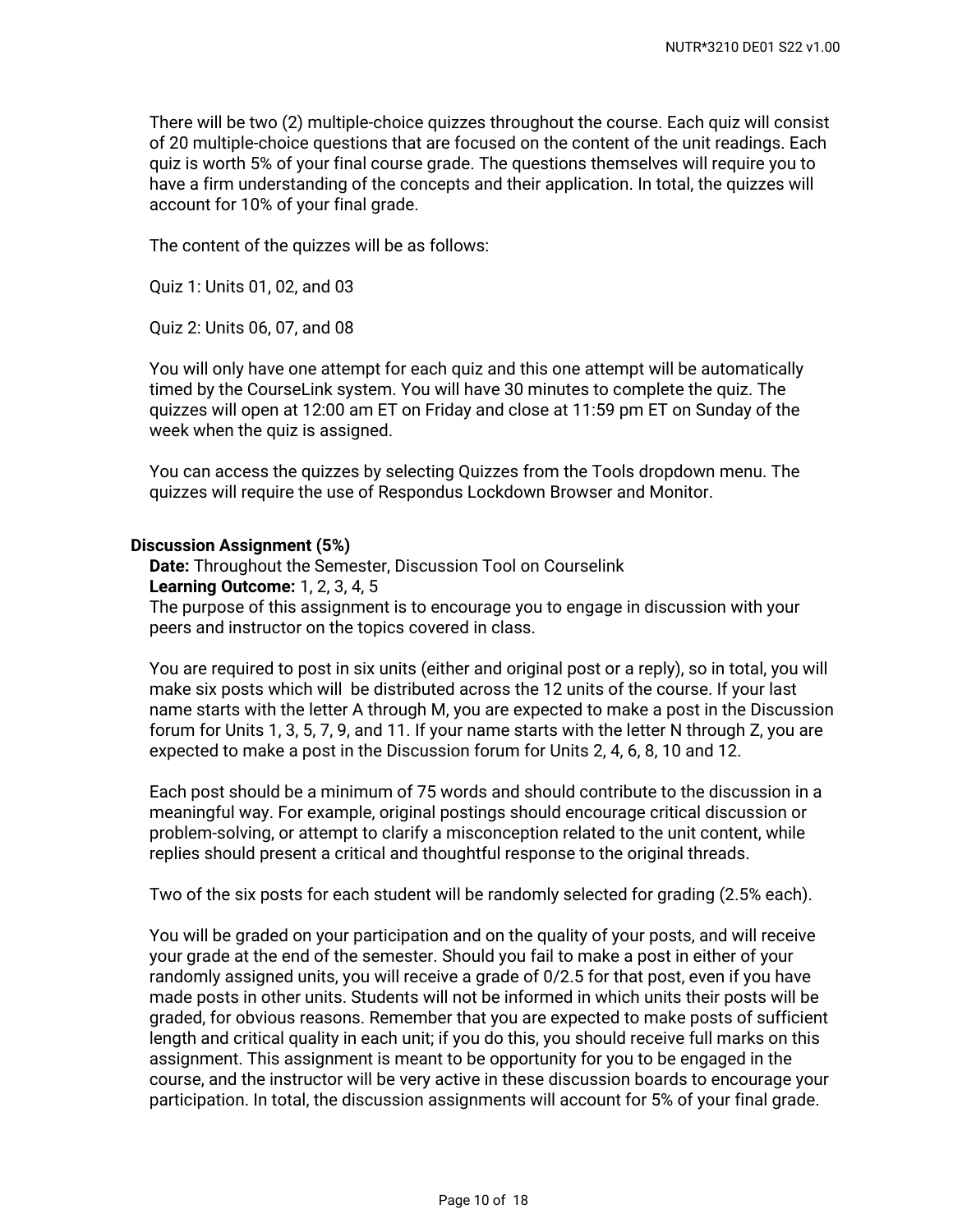To access the discussion, select Discussions from the Tools dropdown menu, locate the Unit Discussions and the select the unit you would like to contribute to.

#### **Group Case Study (10%)**

**Date:** Week 11, Dropbox and PEAR Tools on Courselink **Learning Outcome:** 3, 4, 5

In this assignment, you will develop a novel case study with associated learning outcomes and directed questions and answers that relates to one of the units from Units 02 to 09 in this course. This assignment will consist of five parts:

- Your group will work together to identify learning outcomes that are uniquely 1. oriented to the novel case study that you will develop.
- Your group is asked to create an engaging vignette that reflects a real-life 2. scenario. It may include a description of symptoms, the progression of a disorder, or a disturbance in the environment as experience by the main character.
- 3. Your group will collect supportive data in the form of figures and/or tables that will provide clues to the solution of the case.
- You will provide directed questions and solutions of the case that facilitate 4. critical thinking and problem solving skills and are supported by appropriate scientific references.
- You complete peer evaluation to grade the participation of your group 5. members in the assignment.

#### **Midterm Exam (25%)**

**Date:** Week 6, Quizzes Tool on Courselink

#### **Learning Outcome:** 1, 2, 3, 4

In Week 6, you will be required to take an online midterm exam. It will consist of different types of questions that cover Units 01 through 05. The questions themselves will require you to have a firm understanding of the unit concepts and the application of these learned concepts. The exam will consist of 40 multiple-choice questions; each question is worth 1 point.

The midterm exam will be delivered online via the Quizzes tool (select Quizzes from the Tools dropdown menu) and use Respondus Lockdown Browser and Monitor.

**Final Exam (50%)**

**Date:** TBD, Quizzes Tool on Courselink **Learning Outcome:** 1, 2, 3, 4 The final exam will be delivered online via the Quizzes tool and will use Respondus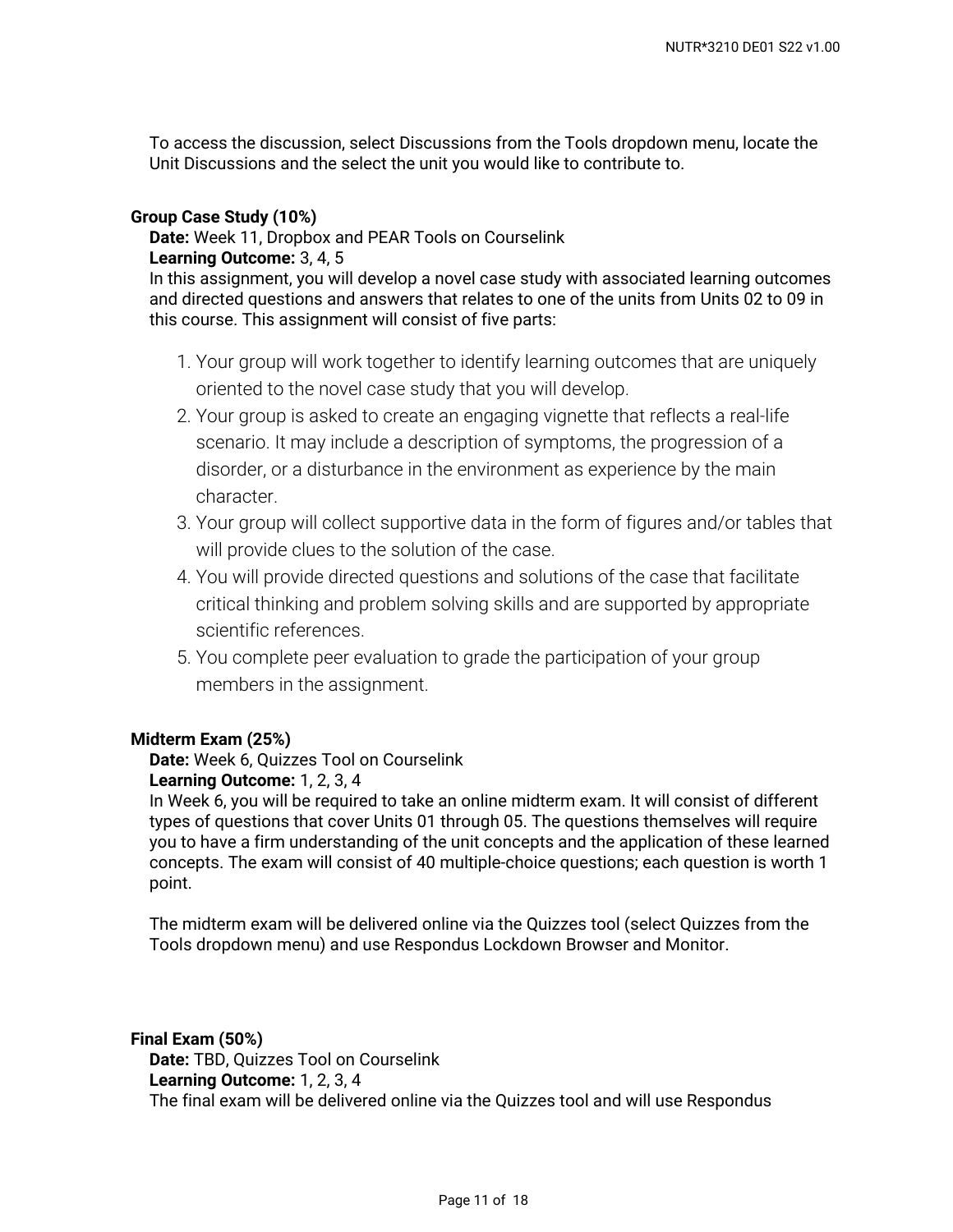Lockdown Browser and Monitor. All final exams are 2 hours in length and will be scheduled by Registrarial Services.

\_\_\_\_\_\_\_\_\_\_\_\_\_\_\_\_\_\_\_\_\_\_\_\_\_\_\_\_\_\_\_\_\_\_\_\_\_\_\_\_\_\_\_\_\_\_\_\_\_\_\_\_\_\_\_\_\_\_\_\_\_\_\_\_\_\_\_\_\_\_\_\_\_\_\_\_\_\_\_\_\_\_\_\_\_\_\_\_\_\_\_\_\_\_\_\_\_\_\_\_\_\_\_\_\_\_\_\_\_\_\_\_\_\_\_

# **7 Course Statements**

## **7.1 Course Specific Statements**

#### **CourseLink System Requirements:**

You are responsible for ensuring that your computer system meets the necessary system requirements. Use the browser check tool to ensure your browser settings are compatible and up to date. (Results will be displayed in a new browser window).

http://spaces.uoguelph.ca/ed/system-requirements/

https://courselink.uoguelph.ca/d2l/systemCheck

#### **Respondus LockDown Browser and Monitor Requirements**

Respondus LockDown Browser is a locked browser for taking quizzes in CourseLink. It prevents you from printing and copying; using other operating software; using search engines (e.g., going to another URL); communicating via instant messaging; and it blocks non-webrelated software (e.g., Adobe PDF, Microsoft Word).Respondus Monitor is a companion application for LockDown Browser that uses webcam and video technology to ensure academic integrity during online exams. The software captures video during the exam and allows the instructor to review the video once the exam is completed.In order to use Respondus LockDown Browser and Monitor, you must meet the following technical requirements so that you can take the practice test and midterm exam:

- 1. Operating Systems: Windows 10, 8, 7; Mac OS X 10.10 or higher.
- 2. Memory: Windows 2 GB RAM; Mac 512 MB RAM.
- 3. For Mac users: Safari must function properly on the computer
- Mac users must have Adobe Flash Player installed to Safari, even if a different 4. browser is normally used.
- Functioning webcam and microphone. The webcam and microphone can be built 5. into your computer or can be the type that plugs in with a USB cable. (You will be required to do an environment scan of your room, so please ensure you can move your computer, laptop or webcam for this scan.)
- 6. A broadband Internet connection. It is recommended that you access the Internet via a wired connection.

If you have any concerns about meeting system requirements, contact CourseLink Support.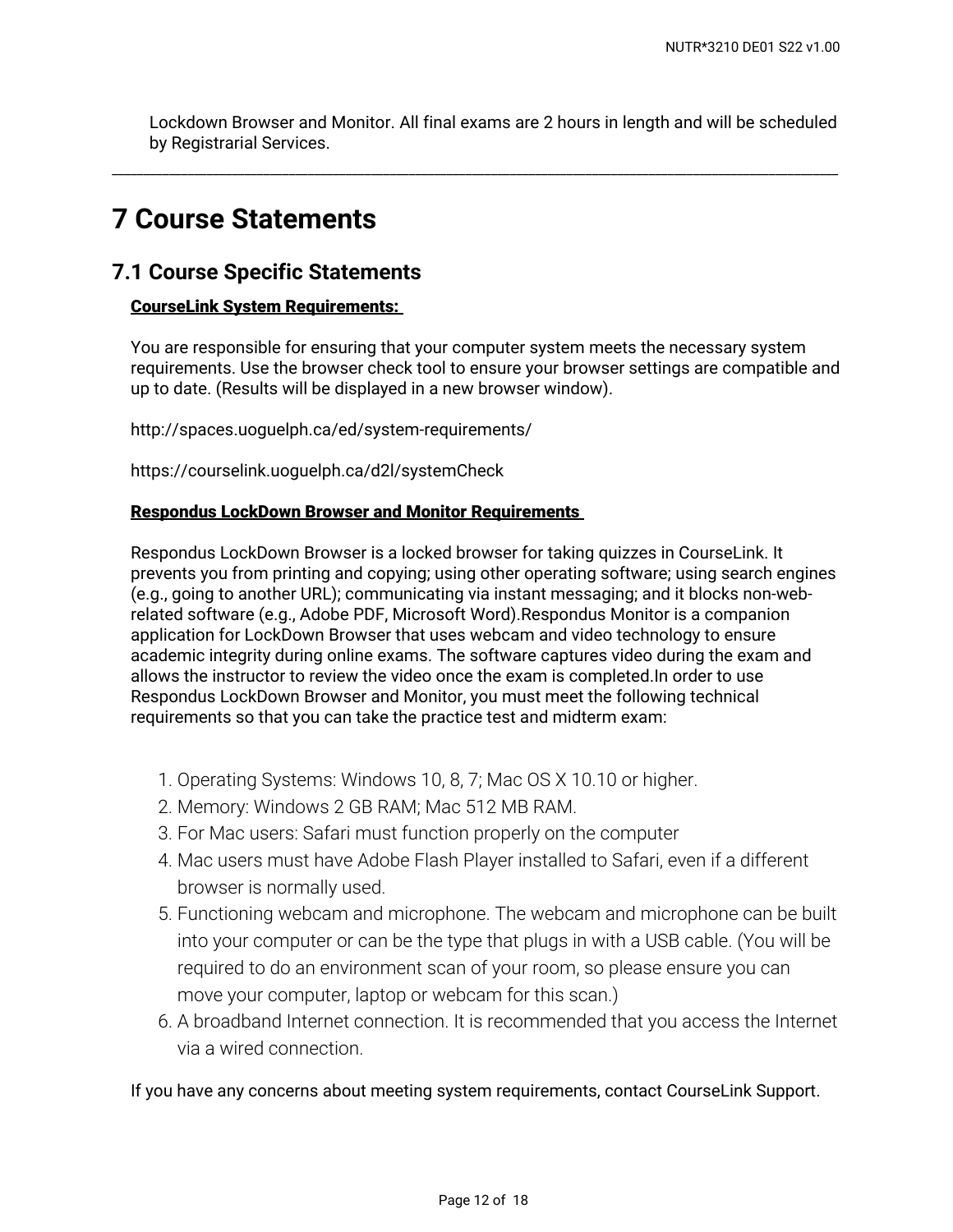They will work with you to find alternative solutions or make alternative arrangements.http://spaces.uoguelph.ca/ed/contact-us/

#### **Technical Skills:**

As part of your online experience, you are expected to use a variety of technology as part of your learning:

- Manage files and folders on your computer (e.g., save, name, copy, backup, rename, delete, and check properties)
- Install software, security, and virus protection
- Use office applications (e.g., Word, PowerPoint, Excel, or similar) to create documents
- Be comfortable uploading and downloading saved files
- Communicate using email (e.g., create, receive, reply, print, send, download, and open attachments)
- Navigate the CourseLink learning environment and use the essential tools, such as Dropbox, Quizzes, Discussions, and Grades (the instructions for this are given in your course)
- Access, navigate, and search the Internet using a web browser (e.g., Firefox, Internet Explorer)
- Perform online research using various search engines (e.g., Google) and library databases.

#### **Netiquette Expectations**

For distance education courses, the course website is considered the classroom and the same protections, expectations, guidelines, and regulations used in face-to-face settings apply, plus other policies and considerations that come into play specifically because these courses are online.

Inappropriate online behaviour will not be tolerated. Examples of inappropriate online behaviour include:

- Posting inflammatory messages about your instructor or fellow students
- Using obscene or offensive language online
- Copying or presenting someone else's work as your own
- Adapting information from the Internet without using proper citations or references
- Buying or selling term papers or assignments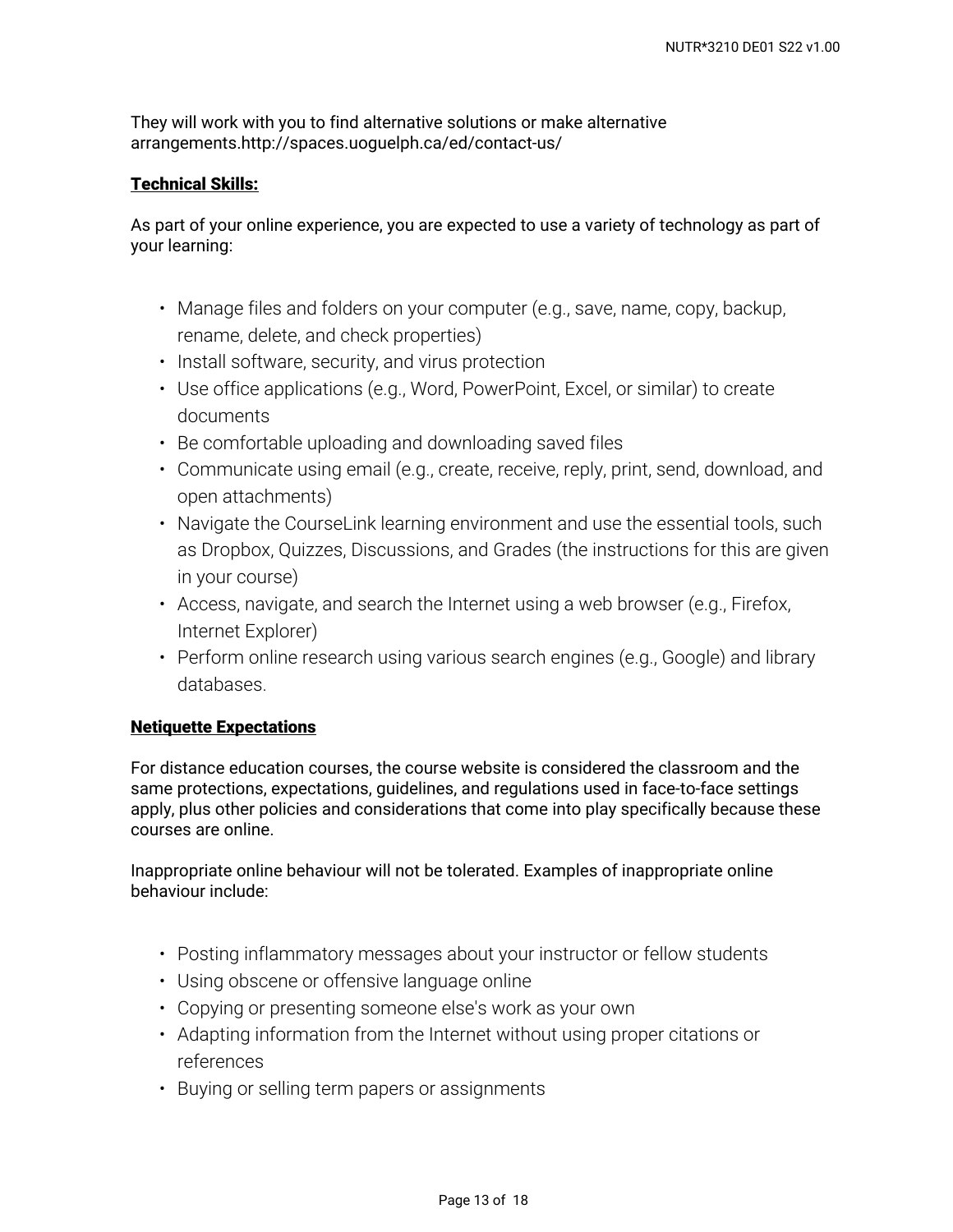- Posting or selling course materials to course notes websites
- Having someone else complete your quiz or completing a quiz for/with another student
- Stating false claims about lost quiz answers or other assignment submissions
- Threatening or harassing a student or instructor online
- Discriminating against fellow students, instructors, and/or TAs
- Using the course website to promote profit-driven products or services
- Attempting to compromise the security or functionality of the learning management system
- Sharing your username and password.

# **8 Department of Human Health and Nutritional Sciences Statements**

# **8.1 Academic Advisors**

If you are concerned about any aspect of your academic program:

• Make an appointment with a program counsellor in your degree program. <u>B.Sc.</u> [Academic Advising](https://bsc.uoguelph.ca/) or [Program Counsellors](https://www.uoguelph.ca/uaic/programcounsellors)

# **8.2 Academic Support**

If you are struggling to succeed academically:

- Learning Commons: There are numerous academic resources offered by the Learning Commons including, Supported Learning Groups for a variety of courses, workshops related to time management, taking multiple choice exams, and general study skills. You can also set up individualized appointments with a learning specialist. http://www.learningcommons.uoguelph.ca/
- Science Commons: Located in the library, the Science Commons provides support for physics, mathematic/statistics, and chemistry. Details on their hours of operations can be found at: http://www.lib.uoguelph.ca/getassistance/studying/chemistry-physics-help and http://www.lib.uoguelph.ca/getassistance/studying/math-stats-help

# **8.3 Wellness**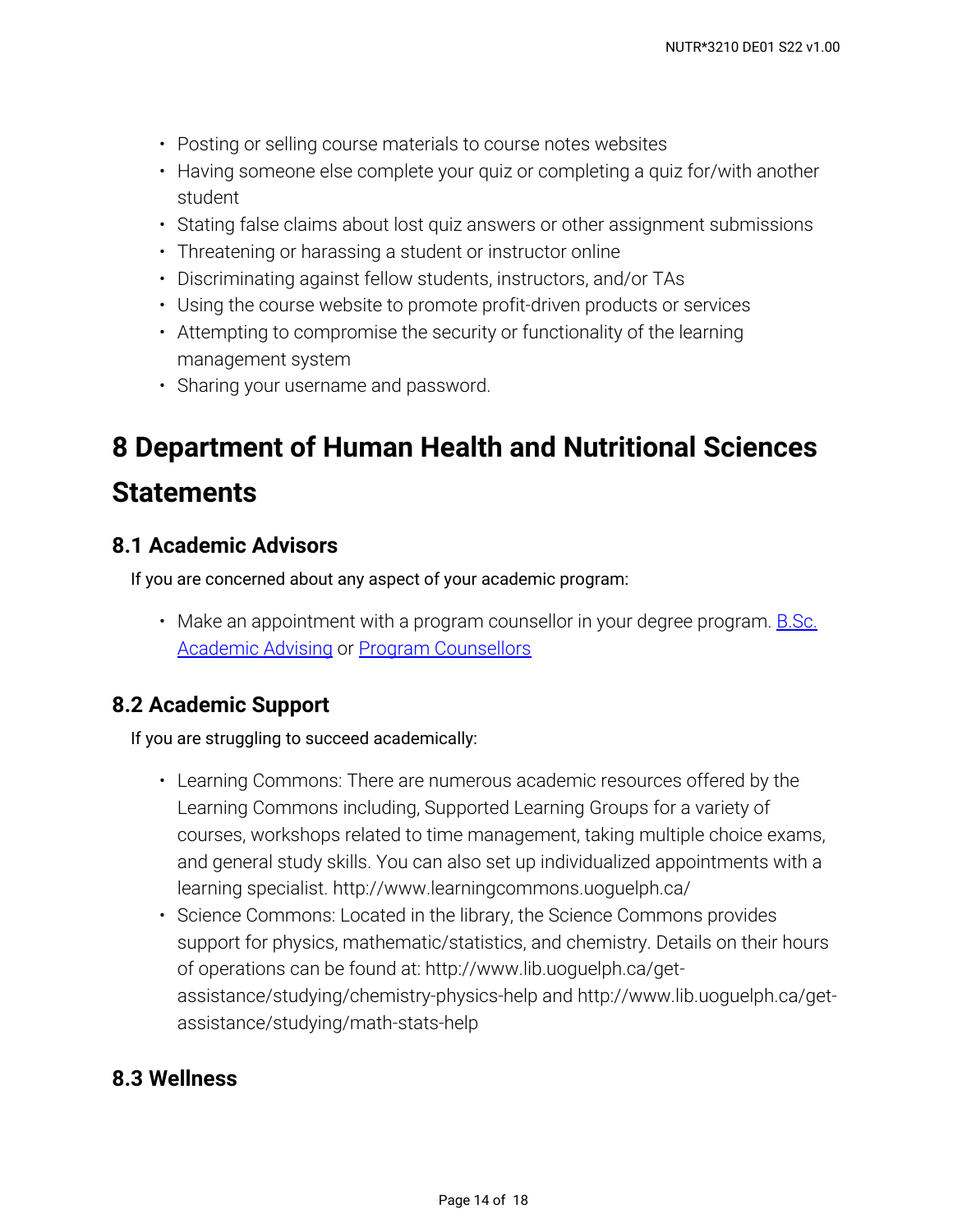If you are struggling with personal or health issues:

- Counselling services offers individualized appointments to help students work through personal struggles that may be impacting their academic performance. https://www.uoguelph.ca/counselling/
- Student Health Services is located on campus and is available to provide medical attention. https://www.uoguelph.ca/studenthealthservices/clinic
- For support related to stress and anxiety, besides Health Services and Counselling Services, Kathy Somers runs training workshops and one-on-one sessions related to stress management and high performance situations. http://www.selfregulationskills.ca/

# **8.4 Personal information**

Personal information is collected under the authority of the University of Guelph Act (1964), and in accordance with Ontario's Freedom of Information and Protection of Privacy Act (FIPPA) http://www.e-laws.gov.on.ca/index.html. This information is used by University officials in order to carry out their authorized academic and administrative responsibilities and also to establish a relationship for alumni and development purposes.

For more information regarding the Collection, Use and Disclosure of Personal Information policies please see the Undergraduate Calendar. (https://www.uoguelph.ca/registrar/calendars/undergraduate/current/intro/index.shtml)

# **8.5 Course Offering Information Disclaimer**

Please note that course delivery format (face-to-face vs online) is subject to change up to the first-class day depending on requirements placed on the University and its employees by public health bodies, and local, provincial and federal governments. Any changes to course format prior to the first class will be posted on WebAdvisor/Student Planning as they become available.

# **9 University Statements**

# **9.1 Email Communication**

As per university regulations, all students are required to check their e-mail account regularly: e-mail is the official route of communication between the University and its students.

## **9.2 When You Cannot Meet a Course Requirement**

When you find yourself unable to meet an in-course requirement because of illness or compassionate reasons please advise the course instructor (or designated person, such as a teaching assistant) in writing, with your name, id#, and e-mail contact. The grounds for Academic Consideration are detailed in the Undergraduate and Graduate Calendars.

Undergraduate Calendar - Academic Consideration and Appeals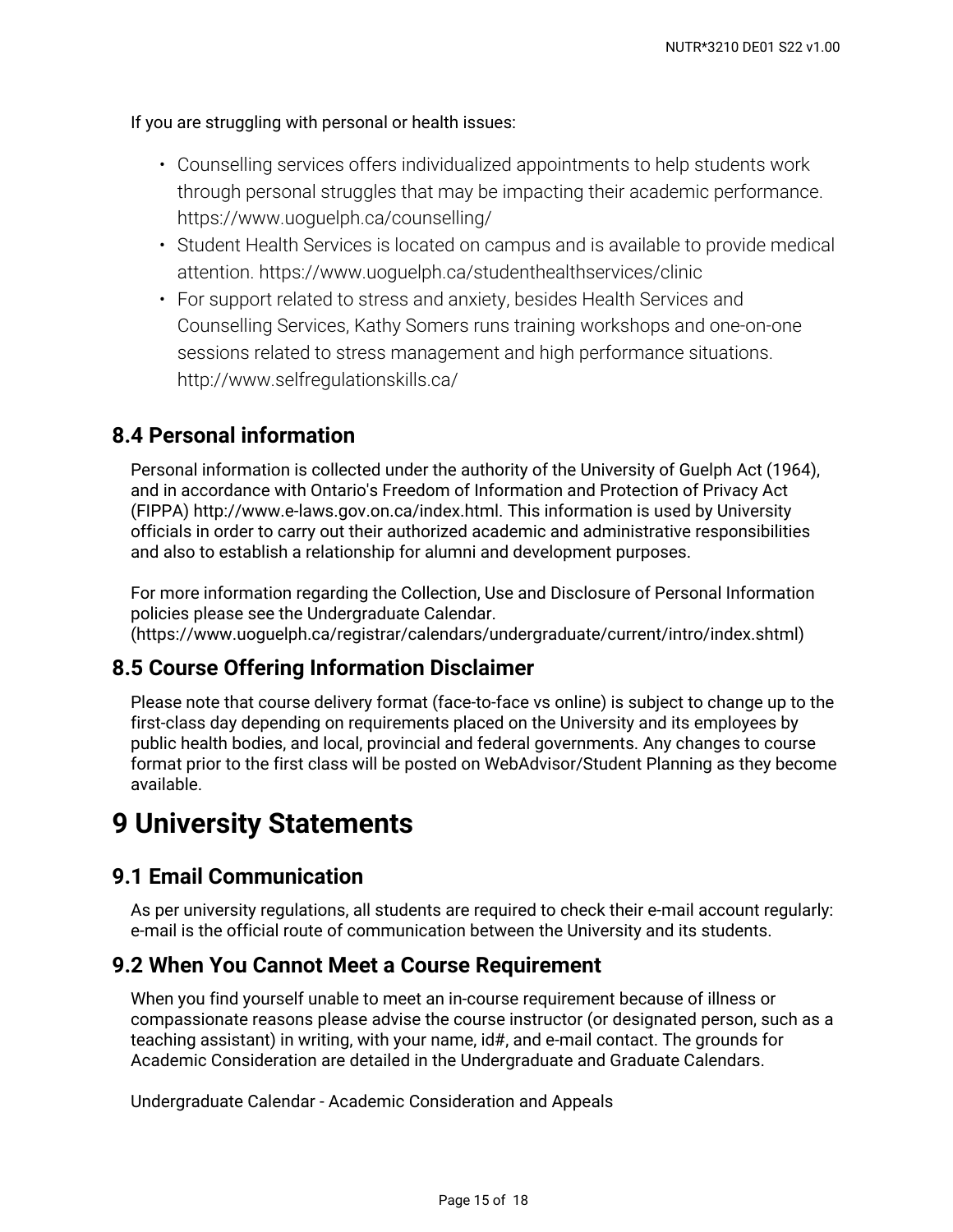https://www.uoguelph.ca/registrar/calendars/undergraduate/current/c08/c08-ac.shtml

Graduate Calendar - Grounds for Academic Consideration https://www.uoguelph.ca/registrar/calendars/graduate/current/genreg/index.shtml

Associate Diploma Calendar - Academic Consideration, Appeals and Petitions https://www.uoguelph.ca/registrar/calendars/diploma/current/index.shtml

### **9.3 Drop Date**

Students will have until the last day of classes to drop courses without academic penalty. The deadline to drop two-semester courses will be the last day of classes in the second semester. This applies to all students (undergraduate, graduate and diploma) except for Doctor of Veterinary Medicine and Associate Diploma in Veterinary Technology (conventional and alternative delivery) students. The regulations and procedures for course registration are available in their respective Academic Calendars.

Undergraduate Calendar - Dropping Courses https://www.uoguelph.ca/registrar/calendars/undergraduate/current/c08/c08-drop.shtml

Graduate Calendar - Registration Changes https://www.uoguelph.ca/registrar/calendars/graduate/current/genreg/genreg-regregchg.shtml

Associate Diploma Calendar - Dropping Courses https://www.uoguelph.ca/registrar/calendars/diploma/current/c08/c08-drop.shtml

### **9.4 Copies of Out-of-class Assignments**

Keep paper and/or other reliable back-up copies of all out-of-class assignments: you may be asked to resubmit work at any time.

### **9.5 Accessibility**

The University promotes the full participation of students who experience disabilities in their academic programs. To that end, the provision of academic accommodation is a shared responsibility between the University and the student.

When accommodations are needed, the student is required to first register with Student Accessibility Services (SAS). Documentation to substantiate the existence of a disability is required; however, interim accommodations may be possible while that process is underway.

Accommodations are available for both permanent and temporary disabilities. It should be noted that common illnesses such as a cold or the flu do not constitute a disability.

Use of the SAS Exam Centre requires students to make a booking at least 14 days in advance, and no later than November 1 (fall), March 1 (winter) or July 1 (summer). Similarly, new or changed accommodations for online quizzes, tests and exams must be approved at least a week ahead of time.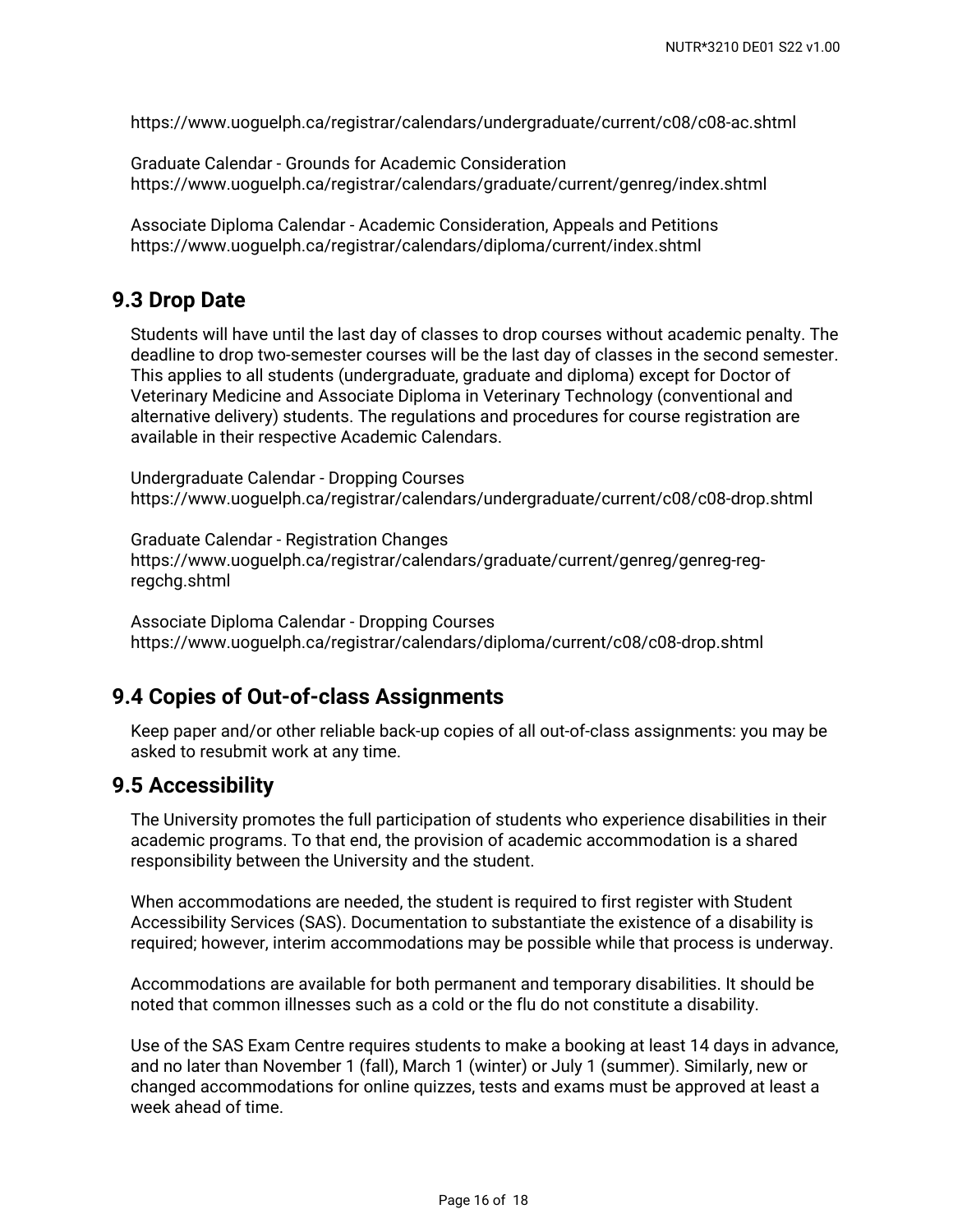For Guelph students, information can be found on the SAS website https://www.uoguelph.ca/sas

For Ridgetown students, information can be found on the Ridgetown SAS website https://www.ridgetownc.com/services/accessibilityservices.cfm

## **9.6 Academic Integrity**

The University of Guelph is committed to upholding the highest standards of academic integrity, and it is the responsibility of all members of the University community-faculty, staff, and students-to be aware of what constitutes academic misconduct and to do as much as possible to prevent academic offences from occurring. University of Guelph students have the responsibility of abiding by the University's policy on academic misconduct regardless of their location of study; faculty, staff, and students have the responsibility of supporting an environment that encourages academic integrity. Students need to remain aware that instructors have access to and the right to use electronic and other means of detection.

Please note: Whether or not a student intended to commit academic misconduct is not relevant for a finding of guilt. Hurried or careless submission of assignments does not excuse students from responsibility for verifying the academic integrity of their work before submitting it. Students who are in any doubt as to whether an action on their part could be construed as an academic offence should consult with a faculty member or faculty advisor.

Undergraduate Calendar - Academic Misconduct https://www.uoguelph.ca/registrar/calendars/undergraduate/current/c08/c08 amisconduct.shtml

Graduate Calendar - Academic Misconduct https://www.uoguelph.ca/registrar/calendars/graduate/current/genreg/index.shtml

## **9.7 Recording of Materials**

Presentations that are made in relation to course work - including lectures - cannot be recorded or copied without the permission of the presenter, whether the instructor, a student, or guest lecturer. Material recorded with permission is restricted to use for that course unless further permission is granted.

## **9.8 Resources**

The Academic Calendars are the source of information about the University of Guelph's procedures, policies, and regulations that apply to undergraduate, graduate, and diploma programs.

Academic Calendars https://www.uoguelph.ca/academics/calendars

### **9.9 Disclaimer**